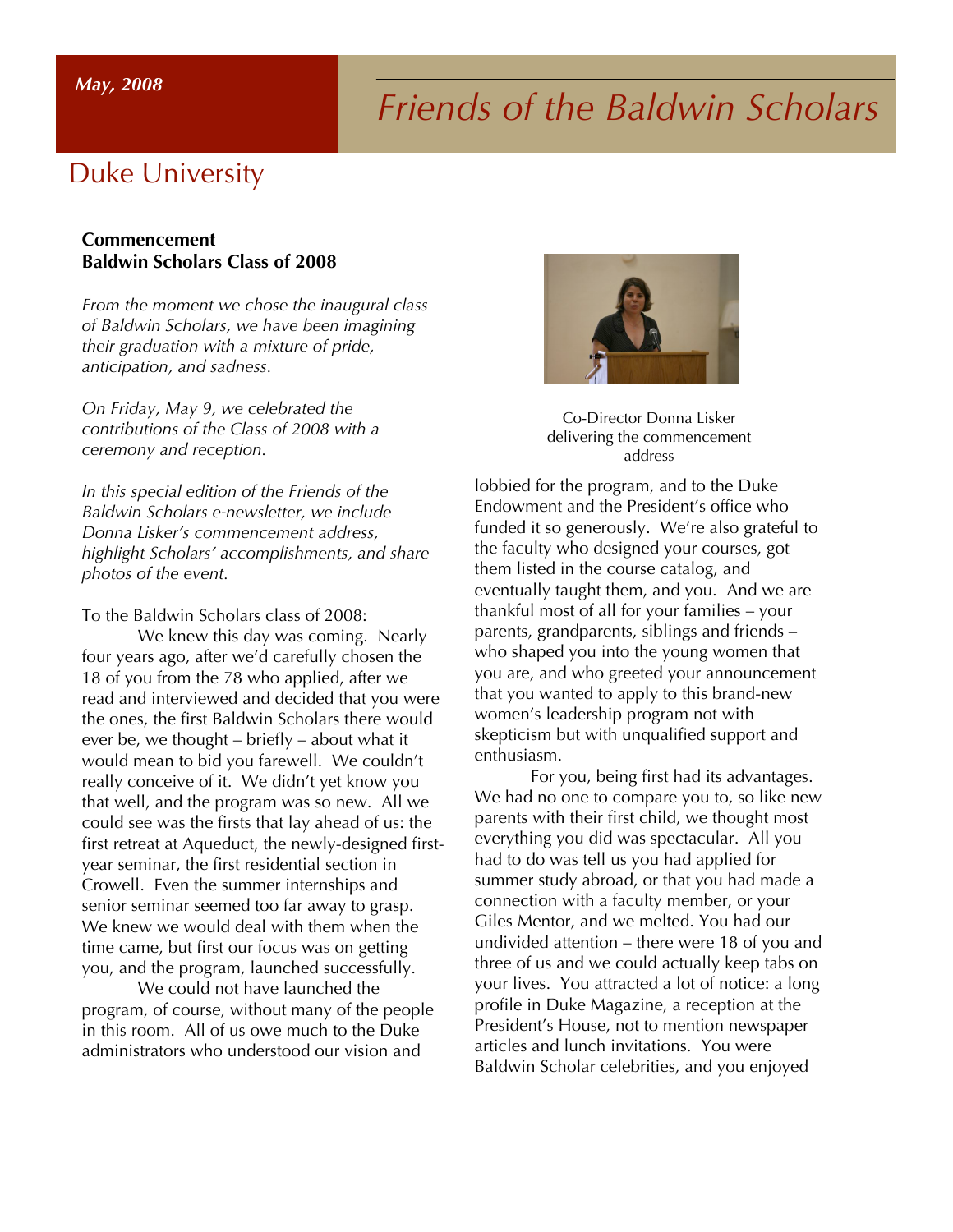it. At least one of you objected – only half-jokingly – when we started talking about recruiting the next class, like an older sibling who did not want to share her doting parents.

Being first had its disadvantages as well. Every thing we did, we were doing for the first time. Because the far-sighted and remarkably efficient Colleen Scott was in charge, we rarely devolved into chaos, but nonetheless we made all our mistakes with and on you. You were the first to take both the first-year and the senior seminar. You were the first to live in the Baldwin section in Crowell, and the first to do paid internships. All these things sound wonderful, and they were, but you also had to be patient while we figured out how to pay you for your summer work, or how to devise a fair room selection system, or how to juggle 18 schedules and diverse majors to design a class that would be meaningful for all of you. You were pioneers, and though pioneers get all the glory, they also get all the hardship. Venturing out into new territory is a messy business. Your feet hurt from all the walking, and you don't always know where your next meal is coming from, and you don't know who you might meet along the way, and whether they will be friendly or hostile. Those of you who had dinner with a famous artist (who shall remain nameless) know that sometimes the hostility even comes from unexpected directions.

You also felt the burden of being first. If there's one thing we could do differently, we would try to lessen the pressure you felt to change Duke's culture right now, all in one fell swoop. The Baldwin Scholars program was founded, in part, to counteract the climate of "effortless perfection" we'd heard so much about during the Women's Initiative research of 2002-2003. Undergraduate women told us that they felt pressure to succeed both academically and personally, to get a 4.0 and to be thin, pretty, and fashionably dressed. What's more, all this perfection was supposed to look effortless; as one student told us, the goal was to give off the impression that "I just rolled out of bed looking this good." It's an impossible standard, and one that wreaks havoc with self-confidence, body image and relationships between women. How can you admit that you are struggling when no one else seems to be? How can you feel solidarity with other women when you're not honest with one another about how hard this all is?

We wanted our Scholars to help create a different climate, one in which women supported one another through difficulties and encouraged one another to keep striving for their dreams. And you have done so, beautifully; you made those wonderful "Effortlessly Imperfect" t-shirts and you have encouraged one another through Chemistry and Physics, through bad break-ups and bad hair days, through spiritual crises and fears that you would not be able to measure up. You have loved one another, inspired one another, and been spectacular role models of courage and honesty and mentoring. Have you single-handedly changed Duke's entire social culture? No – of course not. No one ever expected you to, except possibly yourselves. Social change is a painfully slow process, as even a passing knowledge of the Civil Rights movement and the women's movement will teach you. But did you make change? Did you "say something?" Did you leave this campus, and this program, better than you found it? You bet you did, and if you aren't proud of yourselves you haven't been paying attention. We're proud of you; Emily and Colleen and I, and all those mentors you listed in the program, are right now competing with your parents and families to see who gets to be the proudest today. You have made a huge success of your college careers, and of this program, and we could not have asked for a better first class.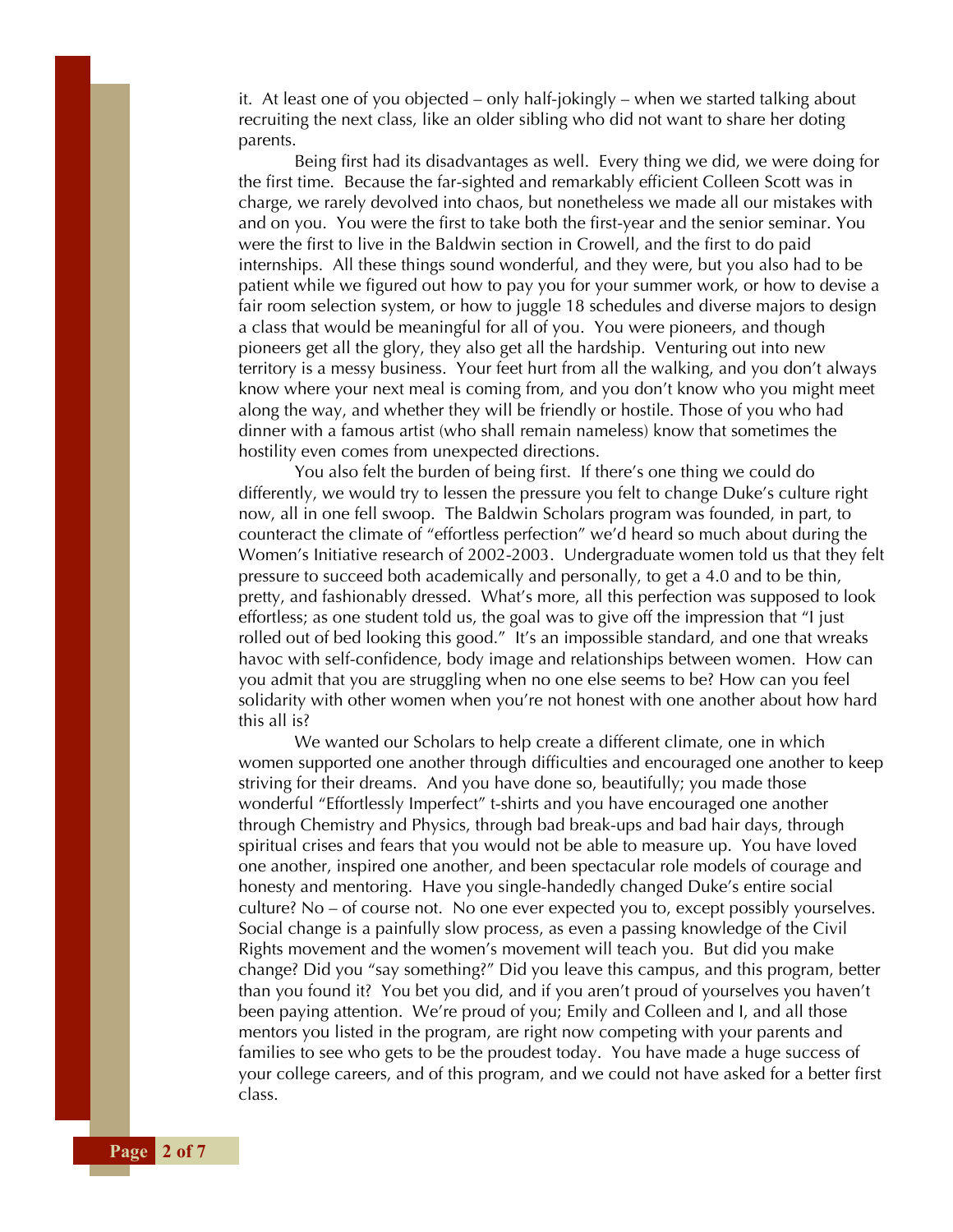So now what? Now you leave us (after all we've done for you!), headed for graduate school and actual paying jobs and foreign travel and a million other adventures none of us can really see yet. You are pioneers all over again, but on a far bigger stage than Duke University. It's exciting and sad and anxiety-provoking and none of us knows whether to laugh or cry. What do you need to know? How do you prepare? I want to remind you of what you have learned here, at Duke and from the Baldwin Scholars that will support you through the new experiences ahead. It won't be easy and it won't always be fun, but you are more prepared than you know. Here's what you will be bringing with you as you begin your new lives.

Your **passions:** if there's one message we've tried to give you, it's that you should let your abiding interests guide your choices. There are certain career paths that are well-laid out and financially lucrative, and when your interests naturally carry you down those paths that's wonderful. But if they don't – if you find that you are more interested in being a pastry chef than a pediatrician, an architect instead of an attorney, a screenwriter instead of a scientist – we want you to find the courage to pursue your dreams, even if they seem unconventional or risky. Don't sentence yourself to a career that does not stimulate and challenge you, that does not sync with your talents and with what you love to do. No career will be satisfying all the time, but all of you know the difference between temporary stress and doing work that frequently bores and frustrates you. Remember too that your interests will change as you grow and develop; the career you find satisfying for 5 or 10 or 20 years postcollege might grow stale, or you might want a different balance between your career and your personal life. Your best touchstone will always be within you, and you should learn to hear and listen – really listen – to that voice that guides you down your most authentic path.

Each of you is fortunate enough to also be surrounded by cheerleaders. First and foremost you have your families, here today and prouder of you than they can express. But you also have one another, and the great success of this program lies in the sustaining **friendships** you have formed here, and in your willingness to turn to one another. Over the years you've told us about your hilarious and philosophical late-night conversations in the residential section, about dinner at Chai's and weekly get-togethers to watch *Grey's Anatomy* or *The Office*, about trips taken together and visits to one another's homes and small group gatherings that turn into sleepovers. In a few days most of you will no longer live within a few hundred yards of one another, and your contact will be via email, text-messaging and phone rather than in person. That's a huge loss and you will feel it, even though over time you will make new friends in your new cities.

As those new friendships form, don't let the old ones go. Remember how important these other 17 women have been to you. Take the time to stay connected to one another. When you are at a loss – trying to sort out a problem at work, or frustrated by your dissertation, brokenhearted at the end of a relationship or feeling discouraged – these women will be there for you. They'll commiserate and tell you about the time they felt the same way. They'll remind you that you've been through similar experiences before and come through them. They'll make you laugh about old stories and they will remind you who you are. And when you have something to celebrate – a fabulous promotion, finishing your graduate degree, a new relationship, even a new baby (in the far distant future, I am sure, so your parents can now start breathing again) – they will send chocolate and flowers, drop everything to come to your wedding, and offer to babysit. You will also become one another's professional networks; when I think about the Baldwin Scholars 10 or 15 years hence I imagine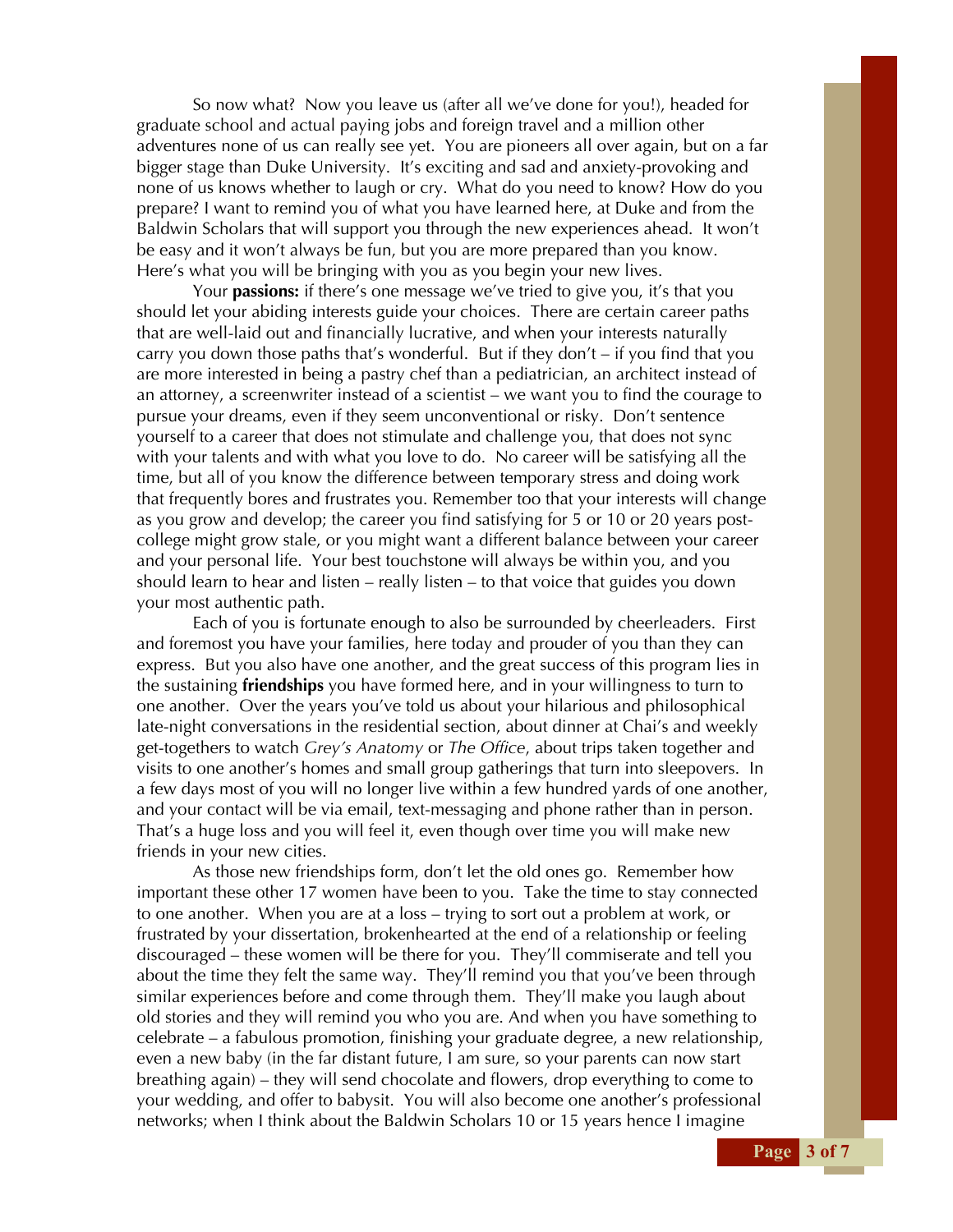program alumnae helping one another find jobs and places to live in new cities, finding internships for our students (the Baldwin Scholars class of 2020), making generous donations, and generally building the old girls network that you've begun here into a powerful force.

Part of what has made your friendships work – and gotten you through the stresses of your Duke experience – has been your individual and collective **senses of humor**. You're all familiar with the litany of despair Duke students sometimes recite: I have three papers due on Friday and I haven't started any of them, I haven't slept in two days, my car won't start, I don't have a date to the semiformal, and I can't shake this cough. All of us have days and weeks like that, and you will have them in your new lives too, sometimes with far more serious problems involving health, money, relationships or work. Many things are not funny in the slightest, but if you can approach your more mundane worries with a sense of humor, can laugh at yourself instead of wringing your hands, you will bear your inevitable ups and downs better. I know I can count on you to make one another laugh, since you've been doing so from your first meeting. Personally, I will be drawing on the laughter from your recent senior dinner for many years to come.

The last thing I want you to take with you is an unshakeable **belief in yourselves**. We started this program because our research told us women at Duke had less selfconfidence when they graduated than when they entered. We hope and believe that your experiences have been different, that you know today – beyond a shadow of a doubt – that you are brilliant, beautiful, and accomplished young women. I say this not to swell your heads – because you also need a healthy sense of humility for your adventures ahead – but because we want you to move through the world knowing your own abilities so that you can resist the people and the forces that try to tell you otherwise. I wish I could promise you that you'd never face discrimination, or people who don't want you to succeed for their own petty reasons. I wish that you'd never experience hardship or failure. But you will – because everyone does – and when you do I want you not to internalize it. Acknowledge your own mistakes when you've made them, but understand deep down that you have the brains and the talent and the drive to accomplish the things you dream about. Of course you do: you are the inaugural class of the Baldwin Scholars. Approach every obstacle, even the big ones, with that attitude and you'll be fine. So, in sum: go forward, take care of yourselves and one another, challenge yourselves, and give back to your communities. And keep in touch, or Colleen will hunt you down. We love you. Congratulations.



Co-Directors Donna Lisker (L) and Emily Klein (R) with Assistant Director Colleen Scott at the reception

**Page** 4 of 7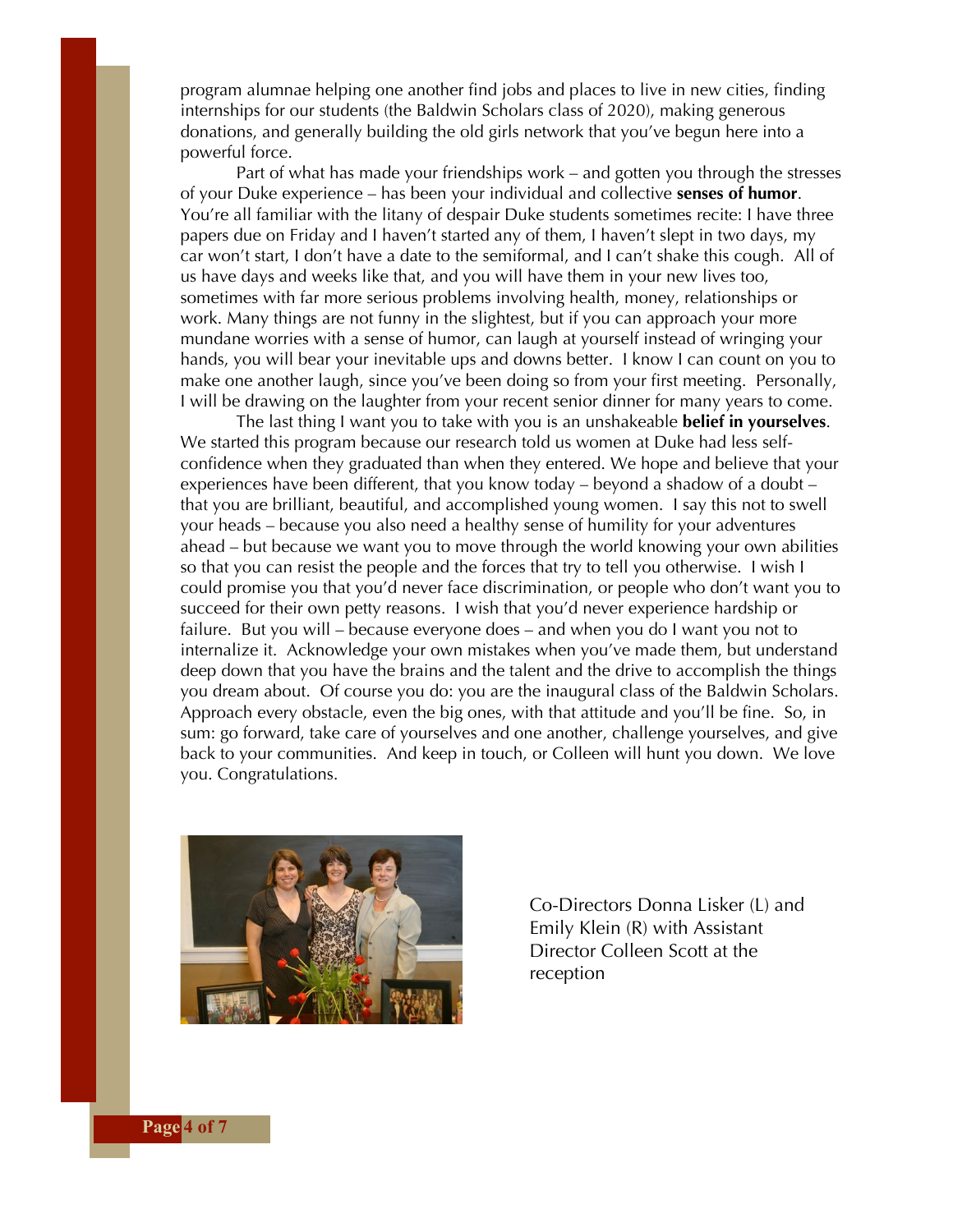Seniors Rachel Shack (L) and Megan Braley wait for the ceremony to begin



## The Class of 2008

Aislinn Affinito from Tucson, Arizona Major: Environmental Science and Policy Minor: Earth and Ocean Sciences Internship: Children's Environmental Health Initiative at Duke Kelley Akhiemokhali from Houston, Texas Major: English Minor: Education Internship: Hillary Clinton presidential campaign Graduation Honors: cum laude William J. Griffith Service Award Nathalie Basile from Johnson City, Tennessee Major: French Studies Minor: Art History Internship: Karama Program to end violence against women Graduated with high distinction in French Regan Bosch from Annapolis, Maryland and Houston, Texas Major: Visual Arts Minor: Women's Studies Internship: AGV Sports Megan Braley from Oakton, Virginia Major: Public Policy Major: French Studies Internship: American Teachers Federation Kamaria Campbell from Tampa, Florida Major: Computer Science Major: History Internship: Feminist Majority Foundation Graduated with distinction in History Alex Vasilos Award in Computer Science

Andrea Dinamarco from Davie, Florida Major: International Comparative Studies Major: Political Science Minor: Women's Studies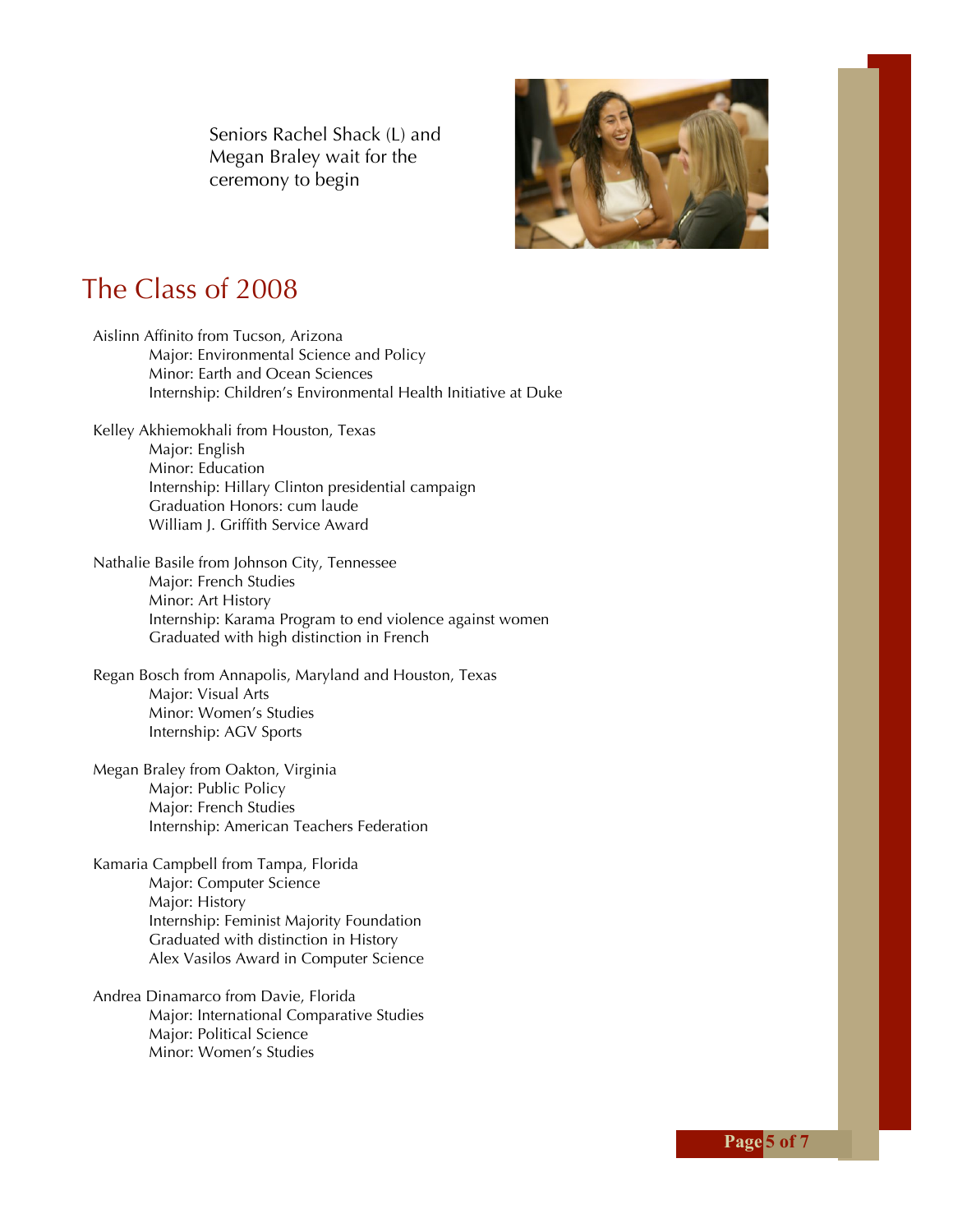Internship: Feminist Majority Foundation Graduated with High Distinction in International Comparative Studies

Sarah Gordon from Iowa City, Iowa

Major: Public Policy Minor: Economics Internship: Public Policy research at Duke with Professor Ananat Graduated with high distinction in Public Policy Graduation Honors: summa cum laude William J. Griffith Service Award Betsy Alden Award for Outstanding Student Service-Learning

Pallavi Kansal from Memphis, Tennessee Major: Biomedical Engineering Internship: Catalyst (organization that expands opportunities for women in business) Graduation honors: magna cum laude

Claire Lauterbach from Arlington, Virginia Major: Political Science Major: History Internship: research on girls' education in Kenya with Professor Sherryl Broverman Graduated with distinction in Political Science Graduation honors: summa cum laude Faculty Scholar in Political Science/History Alona E. Evans Prize in International Law Elizabeth G. Verville Award in Political Science Algernon Sydney Sullivan Award

Rachel McLaughlin from Fenton, Missouri Major: Public Policy Minor: Political Science Internship: Booz Allen Hamilton Graduated with high distinction in Public Policy Graduation honors: cum laude Sanford Ambassador Award in Public Policy Fulbright Scholarship

Anita Pai from Nashville, Tennessee Major: Biological Anthropology and Anatomy Internship: research at Royal Veterinary College in London Graduated with distinction in Biological Anthropology and Anatomy Graduation honors: cum laude

Alison Perlberg from Atlanta, Georgia Major: English Internship: McKinsey Graduated with distinction in English Graduation honors: summa cum laude

Lisa Richards from Los Gatos, California Major: Biomedical Engineering Internship: Collegiate Athlete Pre-Medical Experience (CAPE) at Duke

Rachel Shack from Andover, Massachusetts Major: History Minor: Spanish

**Page 6 of 7**